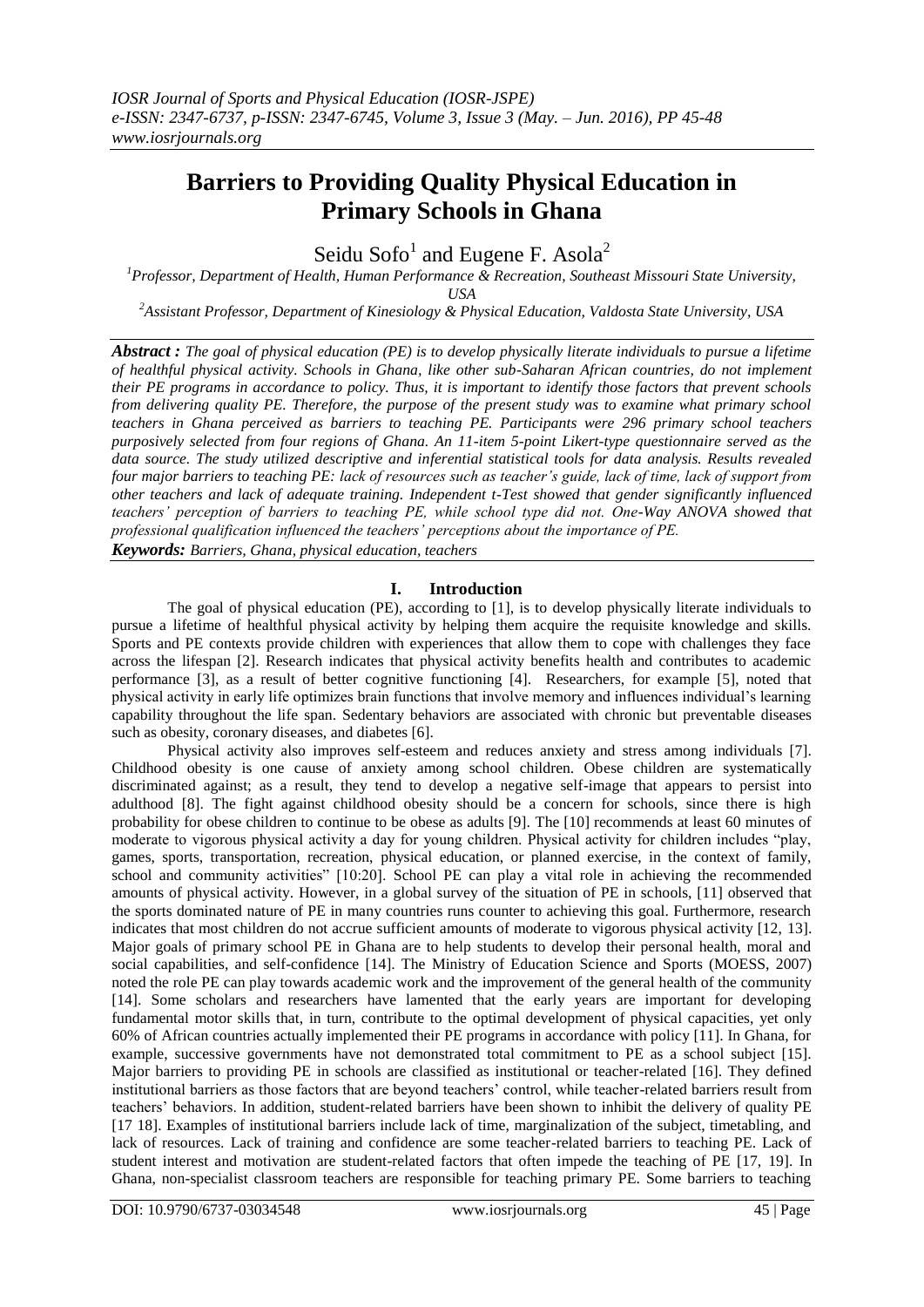primary physical education in Ghana include: lack of qualified personnel, lack of time, marginalization of the subject, and inadequate facilities/equipment [15]. More research is needed to unearth other reasons that might prevent Ghanaian primary school teachers from providing quality PE to their students.

## **Purposes of the Study**

The purpose of the study was to examine what primary school teachers in Ghana perceived as barriers to teaching PE. The PE program has the opportunity to make the most impact on students' physical activity levels, since it is the only component of the school program that offers physical activity experiences [20]. Thus, it is important to identify those factors that serve as barriers to teaching PE, only then can teachers and educational administrators formulate strategies to mitigate them.

### **Research Questions**

The study posed three research questions in an attempt to identify the barriers to teaching PE in Ghanaian primary schools:

- 1. What do primary school teachers perceive to be the barriers to teaching physical education in Ghana?
- 2. Do gender and school type influence primary school teachers' perceived barriers to teaching physical education in Ghana?
- 3. Does professional qualification influence what Ghanaian primary school teachers perceive as barriers to teaching physical education?

### **Participants**

Participants included a purposive sample of 296 primary (P1-P6) school teachers from four regions of Ghana: Greater-Accra, Northern, Upper East, and Upper West regions. The sample consisted of 49.7% male and 50.3% female, with teaching experience ranging from one to 33 years (M=8.7; SD=7.5).

## **II. Method**

### **Instrument**

The current study utilized a questionnaire that was adapted from [21] study on the barriers to teaching physical activity in Ghanaian kindergarten classrooms. The questionnaire used by [21] was based on extant literature on barriers to teaching PE, for example [17]. The items were rephrased to pertain to primary physical education. The questionnaire was an 11-item 5-point Likert scale. The questionnaire consisted of 11 items (perceived barriers) in addition to biographical information including gender, teaching experience, class taught, and professional qualification. Participants indicated the extent to which they agreed or disagreed to each of the 11 statements by checking the appropriate box for strongly agree (5), agree (4), neutral (3), disagree (2) or strongly disagree (1). Thus, a high rating (5 or 4) meant that respondents viewed the questionnaire item to be a major barrier, while a low rating (2 or 1) for an item meant the item was not perceived as a barrier to teaching movement and physical activity. The questionnaire had a Cronbach's Alpha of .738.

#### **Data Analysis**

Data were analyzed using descriptive and inferential statistics. First, frequency counts and percentages of teachers' responses for each item were computed. Second, using the overall mean scores, Independent t-Test analyses were conducted for gender and school type. Third, One-Way Analysis of Variance (ANOVA) tests, with Bonferroni Post-Hoc follow-up, were conducted for professional qualification, using the overall mean scores and the mean score for each questionnaire item. The SPSS Version 23.0 software [22] was used for all analyses.

#### **Perceived Barriers**

## **III. Results**

The first research question examined what the primary school teachers perceived to be the barriers to teaching physical education. The teachers in the present study identified lack of resources, lack of enough class time, lack of support from other teachers, and lack of adequate training as the major barriers to teaching physical education. Table 1 shows that 63.2% of the teachers strongly agreed or agreed that lack of resources such as teacher's guide served as a major barrier to teaching physical education to their students, followed by lack of adequate time for the subject (59.7%). Similarly, 49.5% and 48.4% believed lack of support from other teachers and lack of adequate training respectively hindered their ability to teach physical education. On a positive note, most of the teachers (88.7%) in the present study strongly disagreed or disagreed with the statement that physical education is not an important subject. Also, they did not agree that students were not interested in physical education (84.2%). In addition, they did not agree that physical education will make them sweaty (82.2) % and they did not use time for physical education to teach other subjects (82.2%).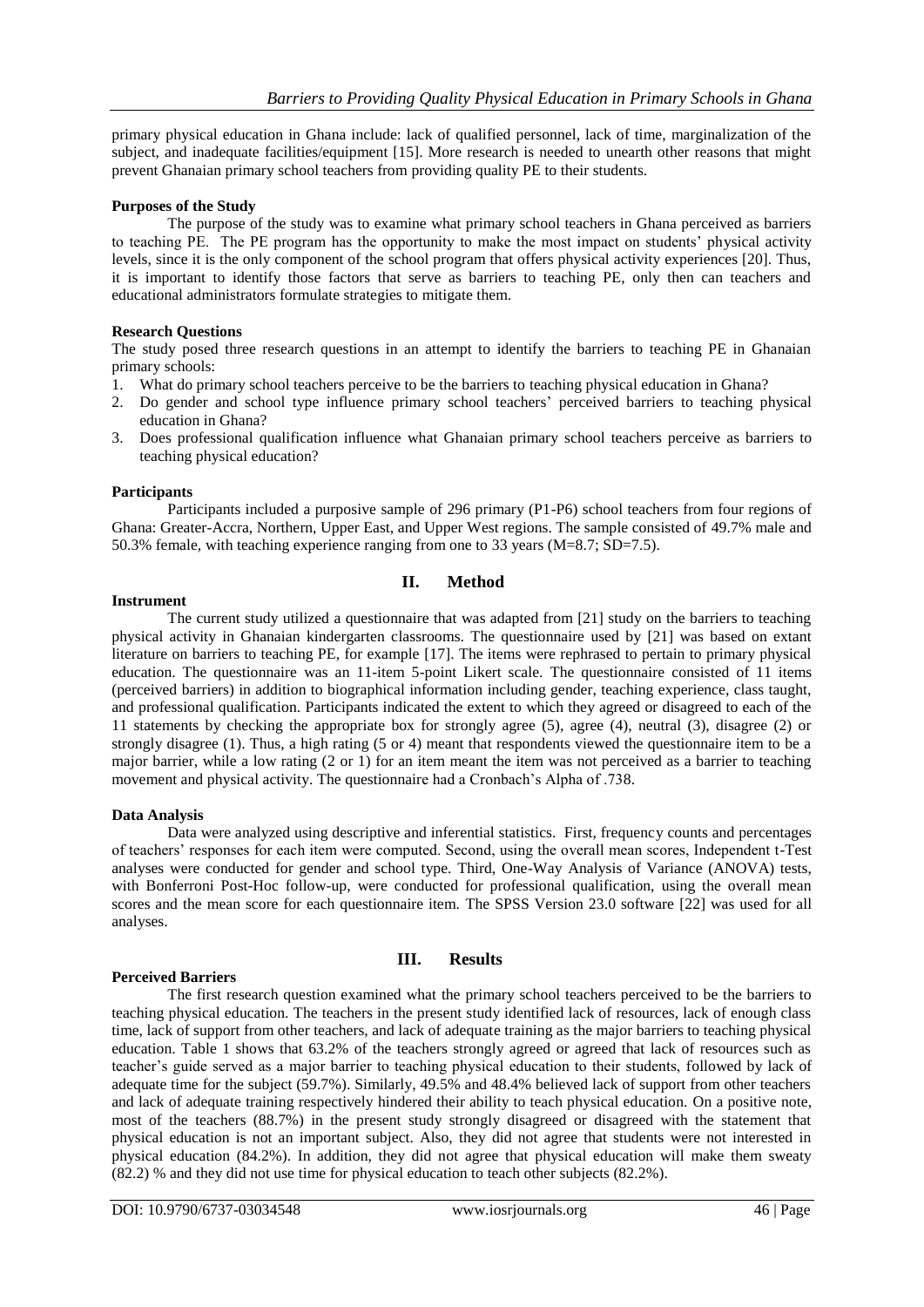#### **Gender, school type and perceived barriers**

The second research question sought to determine if gender and school type influenced the teachers' perception of barriers to teaching PE. Data in Table 2 indicated that the overall mean score difference for gender was significant, while that of school type was not. Male teachers  $(M = 2.70)$  were more likely than their female counterparts  $(M = 2.51)$  to perceive the statements on the questionnaire as major barriers to teaching PE.

#### **Professional Qualification and Perceived Barriers**

The third research question examined the influence of professional qualification on what teachers perceived as barriers to teaching PE. Table 3 presents One-Way ANOVA data for overall mean score and the mean score for each item. Only the mean differences for the item "PE is not an important subject" was significant. The multiple comparison showed a significant mean difference for teachers with a bachelor's degree  $(3.15)$  and those with a post-secondary certificate "A"  $(2.92)$ . That is, teachers with a bachelor's degree, more likely than those with a post-secondary certificate A viewed PE not to be an important subject. Those for the other 10 items and the overall mean score for the entire questionnaire were not significant.

**Table 1:** Frequency counts and percentages for perceived barriers (n = 296)

| Barrier                           |     | Strongly Agree/Agree | Neutral |      | Disagree/Strongly Disagree |      |  |
|-----------------------------------|-----|----------------------|---------|------|----------------------------|------|--|
|                                   |     | %                    |         | %    |                            | %    |  |
| 1. Not enough class time for PE   | 175 | 59.7                 | 44      | 15.0 | 74                         | 25.3 |  |
| 2. Lack of adequate training      | 142 | 48.4                 | 32      | 10.9 | 119                        | 40.6 |  |
| 3. Students are not interested    | 20  | 6.9                  | 26      | 8.9  | 246                        | 84.2 |  |
| 4. PE is not important            | 18  | 6.2                  | 15      | 5.1  | 260                        | 88.7 |  |
| 5. Lack required physical fitness | 45  | 15.4                 | 29      | 9.9  | 219                        | 74.7 |  |
| 6. Don't have enough resources    | 185 | 63.2                 | 42      | 14.3 | 66                         | 22.6 |  |
| 7. PE specialist's responsibility | 67  | 22.9                 | 26      | 8.9  | 200                        | 68.3 |  |
| 8. No support from other teachers | 145 | 49.5                 | 46      | 15.7 | 102                        | 34.9 |  |
| 9. No support from headteacher    | 92  | 31.5                 | 67      | 22.9 | 266                        | 45.6 |  |
| 10. I will be sweaty and smelly   | 33  | 11.2                 | 19      | 6.5  | 241                        | 82.2 |  |
| 11. Time used for other subjects  | 33  | 11.2                 | 19      | 6.5  | 241                        | 82.2 |  |

|  | <b>Table 2:</b> Independent t-Test Analyses for gender, school type, and perceived barrier $(n = 296)$ |  |  |  |  |  |  |
|--|--------------------------------------------------------------------------------------------------------|--|--|--|--|--|--|
|--|--------------------------------------------------------------------------------------------------------|--|--|--|--|--|--|

| Category           |      | <b>Overall Mean Score</b> |      | t-value |  |  |
|--------------------|------|---------------------------|------|---------|--|--|
|                    | М    | SD                        |      |         |  |  |
| <b>Gender</b>      |      |                           |      |         |  |  |
| Male               | 2.70 | .63                       | 2.46 | $.015*$ |  |  |
| Female             | 2.51 | .67                       |      |         |  |  |
| <b>School Type</b> |      |                           |      |         |  |  |
| Public             | 2.61 | .67                       | .21  | .830    |  |  |
| Private            | 2.59 | .55                       |      |         |  |  |

 $*p < .05$ 

**Table 3:** One-Way ANOVA for professional qualification and perceived barriers for each questionnaire item

| Category                          | Untrained |      | Post-Sec Cert |      | Diploma   |      | Bachelor's     |      | F-value |         |
|-----------------------------------|-----------|------|---------------|------|-----------|------|----------------|------|---------|---------|
|                                   | $(n=36)$  |      | "A" $(n=30)$  |      | $(n=133)$ |      | $degree(n=90)$ |      |         |         |
|                                   | м         | SD   | м             | SD   | м         | SD   | м              | SD   |         | Р       |
| 1. Not enough class time for PE   | 3.53      | 1.34 | 3.63          | 1.43 | 3.56      | 1.32 | 3.52           | 1.28 | .06     | .982    |
| 2. Lack of adequate training      | 2.92      | 1.36 | 3.57          | 1.43 | 3.11      | 1.45 | 3.15           | 1.47 | 1.19    | .313    |
| 3. Students are not interested    | 1.46      | .89  | 1.77          | .90  | 1.65      | 1.05 | 1.96           | 1.08 | 2.59    | .053    |
| 4. PE is not important            | 1.33      | .76  | 1.30          | .47  | 1.54      | .96  | 1.77           | 1.16 | 2.76    | $.043*$ |
| 5. Lack required physical fitness | 1.86      | 1.28 | 2.23          | 1.19 | 1.21      | .12  | 1.22           | .13  | .94     | .424    |
| 6. Don't have enough resources    | 3.31      | 1.56 | 3.37          | 1.45 | 3.62      | 1.45 | 3.90           | 1.20 | 2.13    | .097    |
| 7. PE specialist's responsibility | 2.19      | 1.31 | 2.10          | 1.37 | 2.14      | 1.34 | 2.60           | 1.47 | 2.31    | .076    |
| 8. No support from other teachers | 3.03      | 1.32 | 3.17          | 1.37 | 3.22      | 1.39 | 3.29           | 1.42 | .31     | .813    |
| 9. No support from headteacher    | 2.67      | 1.41 | 3.37          | 1.30 | 2.70      | 1.34 | 2.78           | 1.30 | 2.16    | .093    |
| 10. I will be sweaty and smelly.  | 1.44      | .94  | 1.53          | .97  | 1.72      | 1.11 | 1.83           | 1.29 | 1.24    | .293    |
| 11. Time used for other subjects  | 2.61      | 1.36 | 2.93          | 1.62 | 3.33      | 1.48 | 3.26           | 1.54 | 2.53    | .057    |
| <b>Overall Mean Score</b>         | 2.19      | 1,31 | 2.10          | 1.37 | 2.13      | 1.34 | 2.60           | 1.47 | 2.31    | .076    |

 $*p < .05$ 

#### **V. Discussion and Conclusions**

The current study surveyed primary school teachers in Ghana about what they perceived as barriers to teaching PE. Four major findings from the study are worth discussing. First, the perceived barrier identified by most of the teachers was lack of resources such as teacher's guide/manual. This finding is consistent with previous studies on barriers to teaching PE in Africa [11] and Ghana [21]. A similar percentage (62%) of kindergarten teachers in Ghana also identified lack of resources as a major barrier to teaching movement and physical activity [21]. Primary school teachers are non-specialists— they need resources such as teacher's